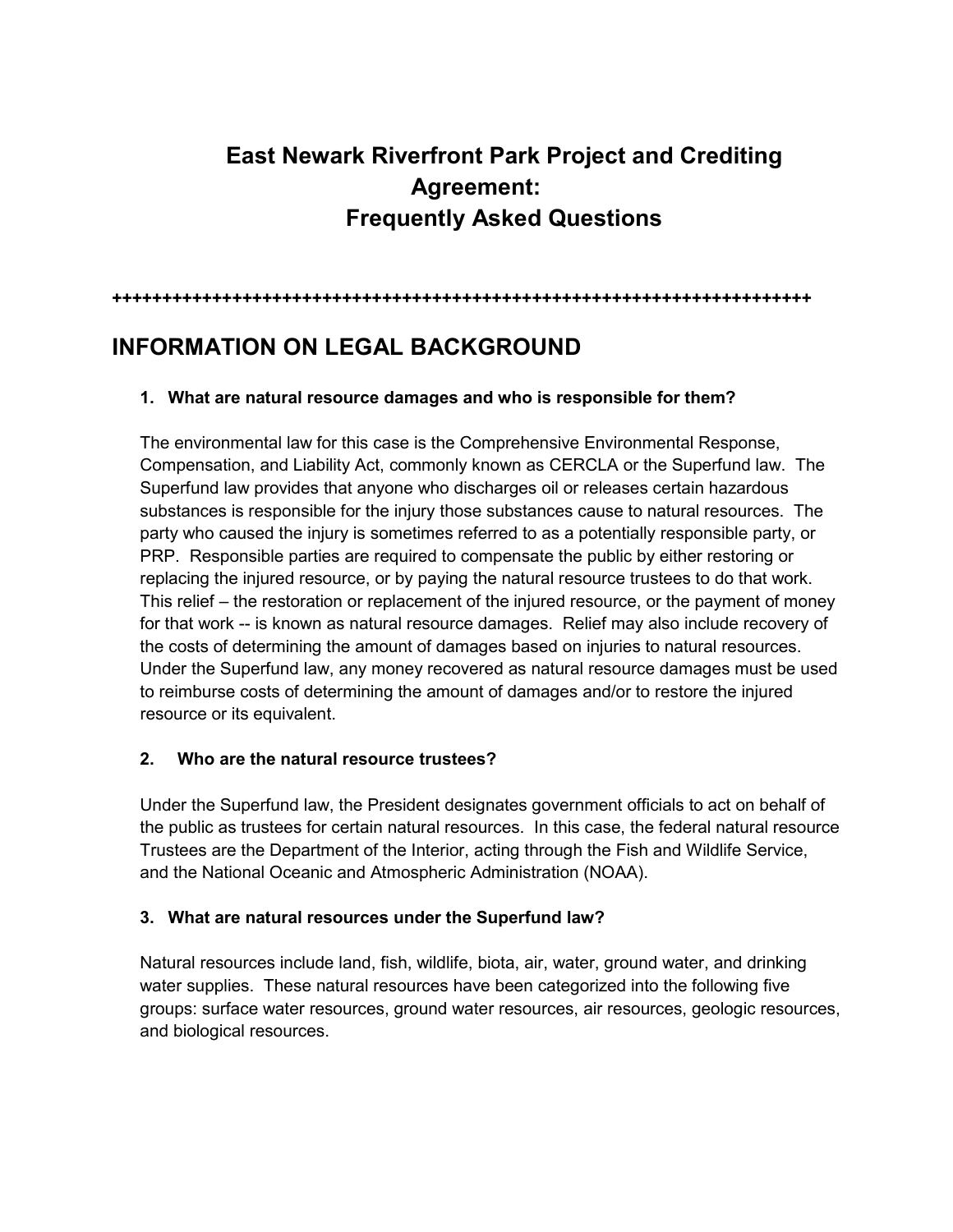#### **4. What is the work of the natural resource trustees?**

Working with federal, state, and tribal authorities, the Trustees assess and restore injured natural resources. There are four basic steps to this process:

- *[Assess the Injury](https://www.darrp.noaa.gov/getting-restoration/assessment)*: Quantify injuries to the natural resources and the services they provide, including lost recreational uses, through scientific and economic studies
- *Plan the Restoration*: Develop a restoration plan that identifies projects and outlines the best methods to restore the impacted environment
- *[Hold Polluters Accountable](https://www.darrp.noaa.gov/getting-restoration/settlement)*: Ensure that responsible parties pay the costs of assessing injuries and restoring the environment
- *[Restore the Environment:](https://www.darrp.noaa.gov/getting-restoration/restoration)* Implement projects to make the public whole by restoring habitats and resources to the condition they would have been in had the pollution not occurred.



#### Getting to Restoration via a Natural Resources Damage Assessment

#### **5. What is early restoration?**

Early restoration is a general term referring to restoration projects that take place before remediation (cleanup) is completed or before litigation and/or settlement resolves the responsibilities of all parties concerning the site.

#### **6. What are the benefits of early restoration?**

The longer an ecosystem is polluted or unrestored, the greater the environmental impacts. Early restoration projects mark important first steps in making the public and natural resources whole after pollution. This Park project will create fish and wildlife habitats, and outdoor recreation opportunities, benefiting people and the environment alike.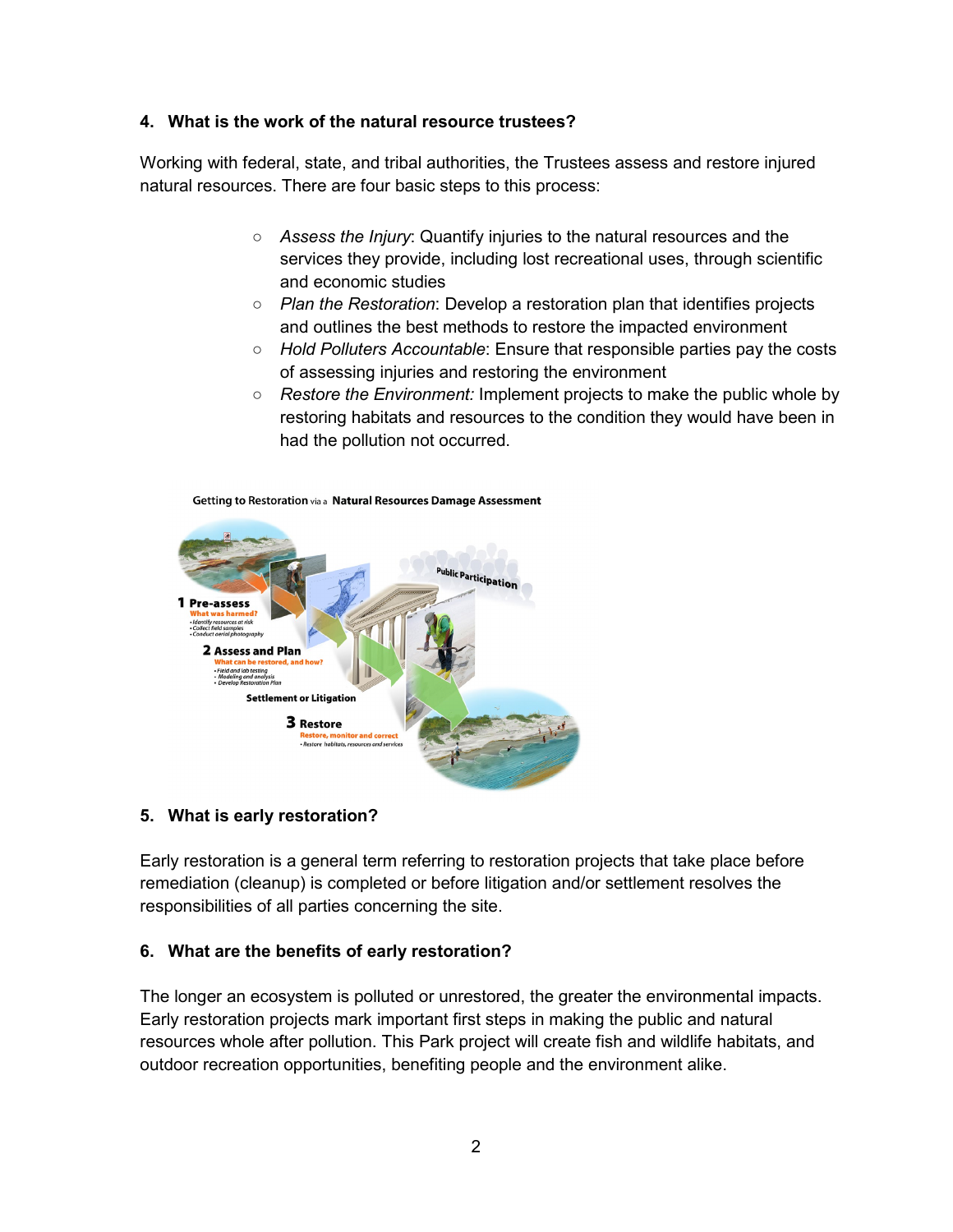# **7. Why is the Park project considered an "early restoration project"?**

The project is considered "early restoration" work for at least two reasons. First, the cleanup is not complete at either of the sites affected by the proposed project -- the Diamond Alkali Superfund Site or the Berry's Creek Study Area (BCSA), discussed below. Second, the United States has not filed a complaint against any potentially responsible party for the recovery of natural resource damages at either the Diamond Alkali Superfund Site or the BCSA, with the exception of claims the Trustees have made in various bankruptcy cases to recover billions of dollars, and there has been no settlement resolving the liability of all the parties at either site.

# **INFORMATION ON THE BACKGROUND AND CLEANUP OF THE DIAMOND ALKALI SITE AND BERRY'S CREEK STUDY AREA**

# **The Diamond Alkali Site**

### **8. What is the Diamond Alkali Site and its history?**

The lower 17-mile stretch of the Passaic River and greater Newark Bay area in New Jersey has a history of industrial contamination. This area, which is collectively known as the Diamond Alkali Site, also includes the former Diamond Alkali facility in Newark. Hundreds of facilities have released contaminants, including dioxins/furans, PAHs, PCBs, pesticides, and heavy metals into the River and environment. There are numerous potentially responsible parties involved with this Site.

### **9. Is the Diamond Alkali Superfund Site being cleaned up?**

The United States Environmental Protection Agency (EPA) is overseeing the cleanup of the Diamond Alkali Superfund Site. The cleanup process is ongoing. For example, in 2016, EPA released a final plan to dredge and cap the entire lower eight miles of the Passaic River to isolate contaminated sediments from this unique and valuable ecosystem. The cleanup will include the permanent removal of up to 3.5 million cubic yards of toxic sediment from the aquatic environment. For more information on EPA's cleanup, visit EPA's website: www.epa.gov/superfund/diamond-alkali.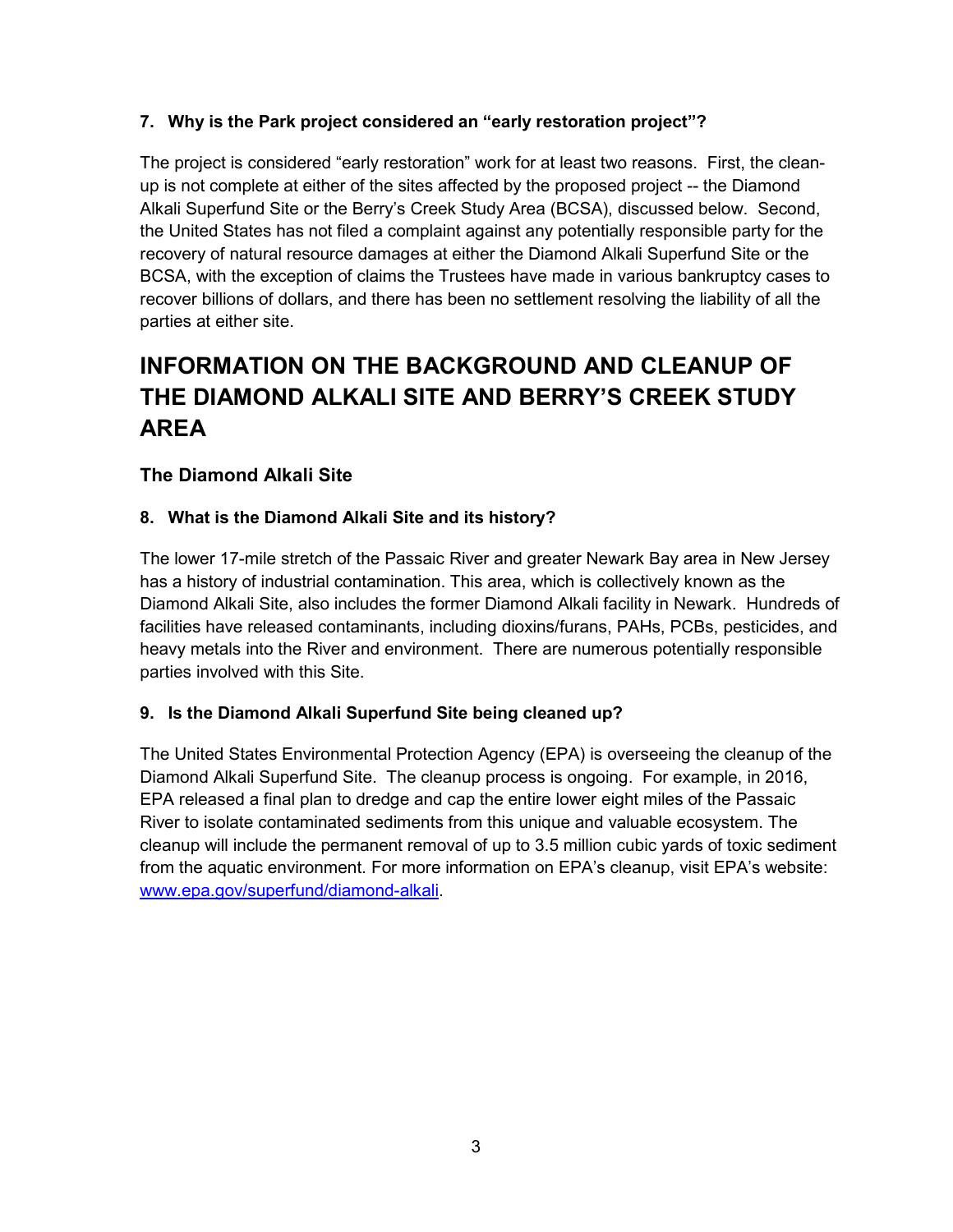### **10. Is the Trustees' definition of the Diamond Alkali Site the same as EPA's definition of the Diamond Alkali Superfund Site?**

For purposes of the Crediting Agreement, this FAQ document, and the accompanying fact sheet, EPA's definition of the Diamond Alkali Superfund Site is not the same as the Trustees' definition of the Diamond Alkali Superfund NRD Site Assessment Area, which is referred to in the Crediting Agreement, this FAQ document, and the accompanying fact sheet as the "Diamond Alkali Site". For purposes of the Crediting Agreement, this FAQ document and the accompanying fact sheet, the Trustees' definition of the Diamond Alkali Site includes areas that are currently being assessed to consider injuries to natural resources from hazardous substance releases. As a result, in these three documents, the Trustees' definition of the Diamond Alkali Site is more expansive than EPA's boundaries for the Diamond Alkali Superfund Site. For example, the "Diamond Alkali Site" as used in the Crediting Agreement, this FAQ document, and the accompanying fact sheet, includes the entire area depicted in purple on the map below. EPA's definition of the Diamond Alkali Superfund Site does not extend as far north up the Hackensack River as shown on the map below.



# **The Berry's Creek Study Area**

### **11. What is the Berry's Creek Study Area and its history?**

Berry's Creek is located in Bergen County, New Jersey, and, like the Passaic River, is part of the Hudson-Raritan Estuary. The Berry's Creek Study Area ("BCSA"), as defined by the Trustees, includes the water bodies known as Berry's Creek, including the Berry's Creek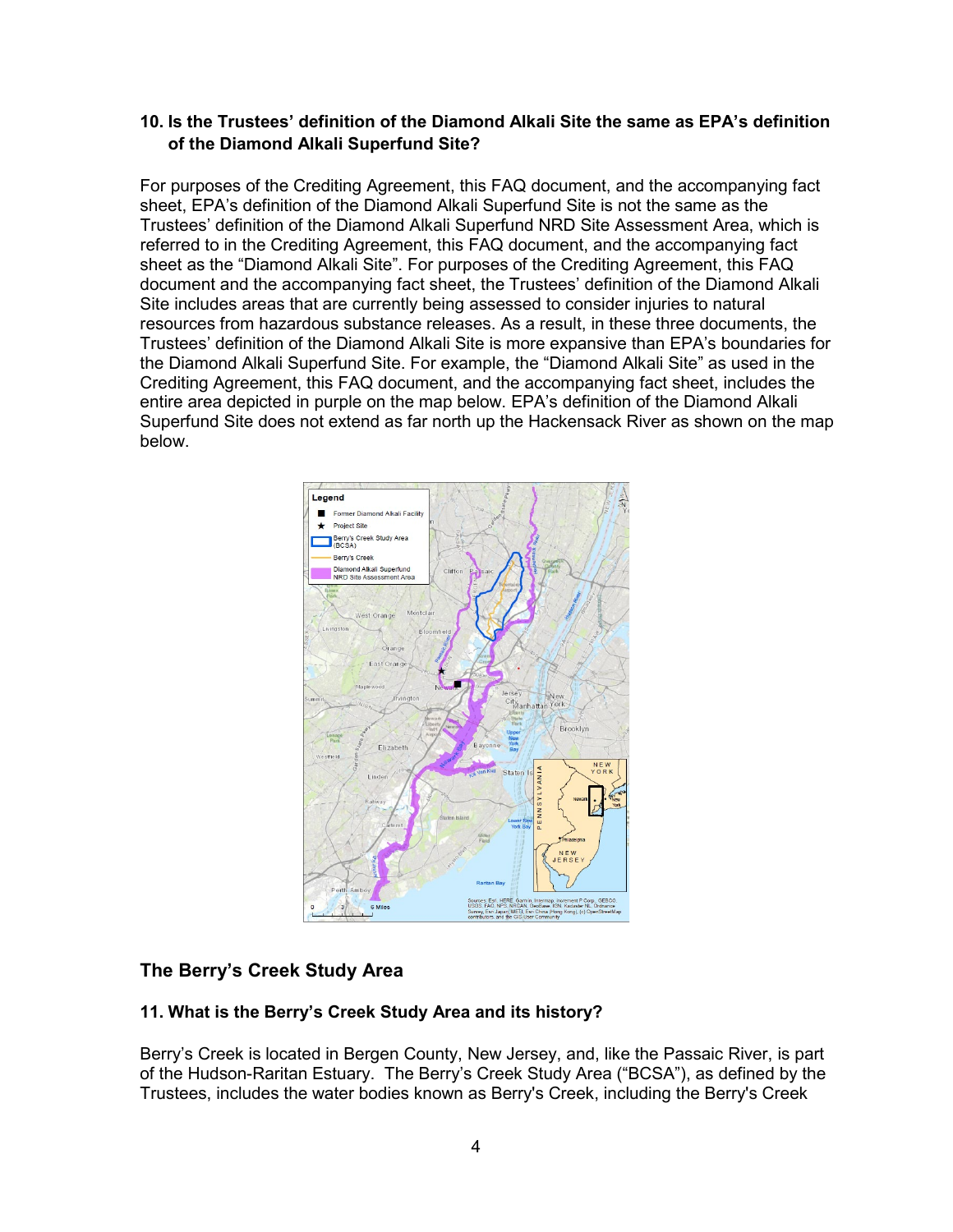Canal and the natural course of Berry's Creek; all tributaries to Berry's Creek from its headwaters to the Hackensack River; and wetlands that are hydrologically connected to Berry's Creek or its tributaries, all located in the Boroughs of Rutherford, East Rutherford, Carlstadt, Wood Ridge, Moonachie, and Teterboro in Bergen County, New Jersey, and any areas where contamination from the BCSA has come to be located. More than 100 potentially responsible parties have released contaminants at the Site, including mercury, PCBs, and lead. For purposes of the Crediting Agreement, this FAQ document, and the accompanying factsheet, the parties agree that the BCSA includes the area depicted in blue on the map above.

#### **12. Is the Berry's Creek Study Area being cleaned up?**

EPA is overseeing the cleanup of three Superfund Sites related to the BCSA, including the Ventron/Velsicol Site, the Scientific Chemical Processing Site, and the Universal Oil Products Site. Cleanup is ongoing at these EPA Sites. For more information on EPA's cleanup, visit EPA's websites for these respective Sites:

[www.epa.gov/superfund/ventron-velsicol;](http://www.epa.gov/superfund/ventron-velsicol)

[www.epa.gov/superfund/scp;](http://www.epa.gov/superfund/scp) and

[www.epa.gov/superfund/universal-oil.](http://www.epa.gov/superfund/universal-oil)

#### **INFORMATION ON THE PROPOSED CREDITING AGREEMENT**

#### **13. What are the general terms of the proposed Crediting Agreement?**

- a. Under the proposed Interim Settlement and Crediting Agreement (Crediting Agreement), BASF, a potentially responsible party at the Diamond Alkali Site and Berry's Creek Study Area, will fund, design, and build an approximately five-acre natural resources Park on its riverfront property in East Newark, New Jersey. BASF will also arrange for the stewardship and maintenance of the Park project for a period of 30 years. The Park project is intended to partially compensate for natural resource damages at the Berry's Creek Study Area and the Diamond Alkali Site. Under the terms of this Agreement, the Trustees are not releasing BASF from liability. Instead, BASF will receive a base credit in the amount of \$73.5 million towards its liability for natural resource damages at the Diamond Alkali Site and BCSA. To receive this credit, BASF must meet all the performance standards outlined in the Crediting Agreement, which includes obtaining permits and ensuring BASF's park planning is coordinated with the U.S. Environmental Protection Agency's ongoing remedial or cleanup work.
- b. Because BASF's potential liability for the natural resource damages at the Diamond Alkali Site and BCSA is uncertain, the Agreement allows BASF to transfer its credit to other potentially responsible parties to apply towards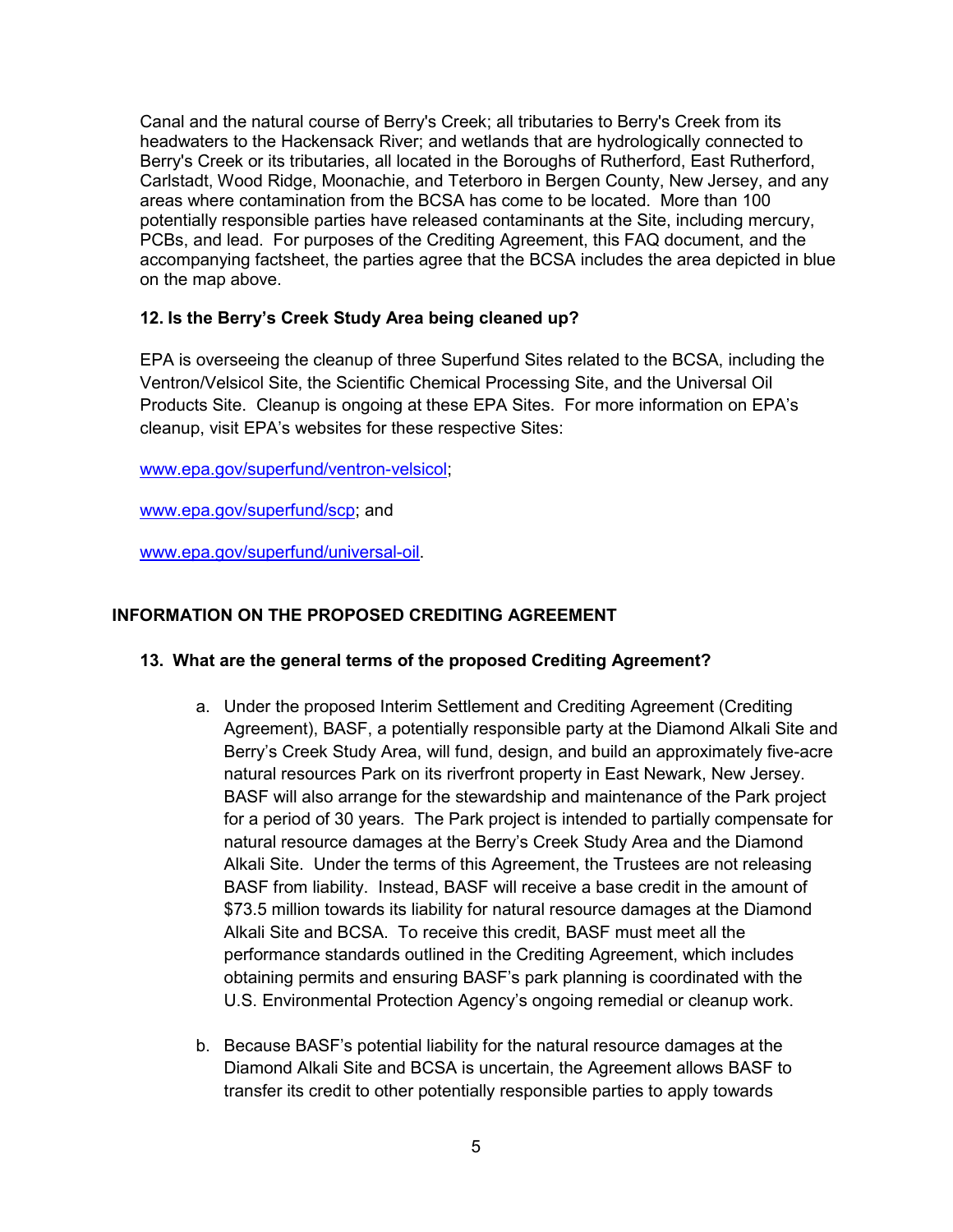offsetting their liability at the Diamond Alkali Site. However, BASF's ability to use credit at the BCSA is more limited since the Park project is located within the Diamond Alkali site and provides more wide-ranging benefits to that Diamond Alkali Site.

c. The Trustees support the Crediting Agreement and the project's anticipated benefits of improving water quality, creating habitat for birds and pollinators, and increasing public access to the river — including recreational opportunities for underserved communities disproportionately impacted by pollution.

# 14. **Why is BASF receiving \$73.5 million in base credit?**

The amount of the credit is based on the Trustees' evaluation of how much it would cost the government to purchase the land, design and build the Park project, and operate it for 30 years as a public park. This type of evaluation is how the Trustees usually evaluate the amount of damages a potentially responsible party is required to pay for injuries to natural resources. Before BASF gets the credit, it must meet the requirements of the Crediting Agreement, such as completing the design and construction of the Park, arranging funding for the maintenance of the project for 30 years, paying for the Trustees' oversight costs for the project up to \$763,000, and recording a conservation restriction on the property to permanently preserve the land in its undeveloped condition as a public park.

# 15. **Can BASF receive more than \$73.5 million in credit for the Park project?**

Yes. Under the Crediting Agreement, until there is an opportunity for the credit to be used, the credit increases from the date that all the performance standards have been met (such as the Park is open to the public) at a rate of 3% per annum, plus inflation, based upon inflation and the time-value of the ecological and recreational services provided by the Park project. This is consistent with the Trustees' economic valuations used in other cases.

### 16. **Can BASF use all of its credit at either site? And why?**

BASF may apply all or a portion of its credit at the Diamond Alkali Site. BASF may only apply up to 10% of the Trustees' initial assessment of the amount of natural resource damage at the Berry's Creek Study Area, because the Park project, due to its location along the Passaic River, is expected to provide fewer natural resource benefits at the Berry's Creek Study Area.

# 17. **Can BASF transfer the credit to other potentially responsible parties at the Diamond Alkali Site and BCSA, and if so, why?**

BASF can transfer some or all of the credit to other potentially responsible parties at the Diamond Alkali Site, but cannot transfer any credit to other potentially responsible parties at the Berry's Creek Study Area. The ability to transfer the credit, or a portion of it, at the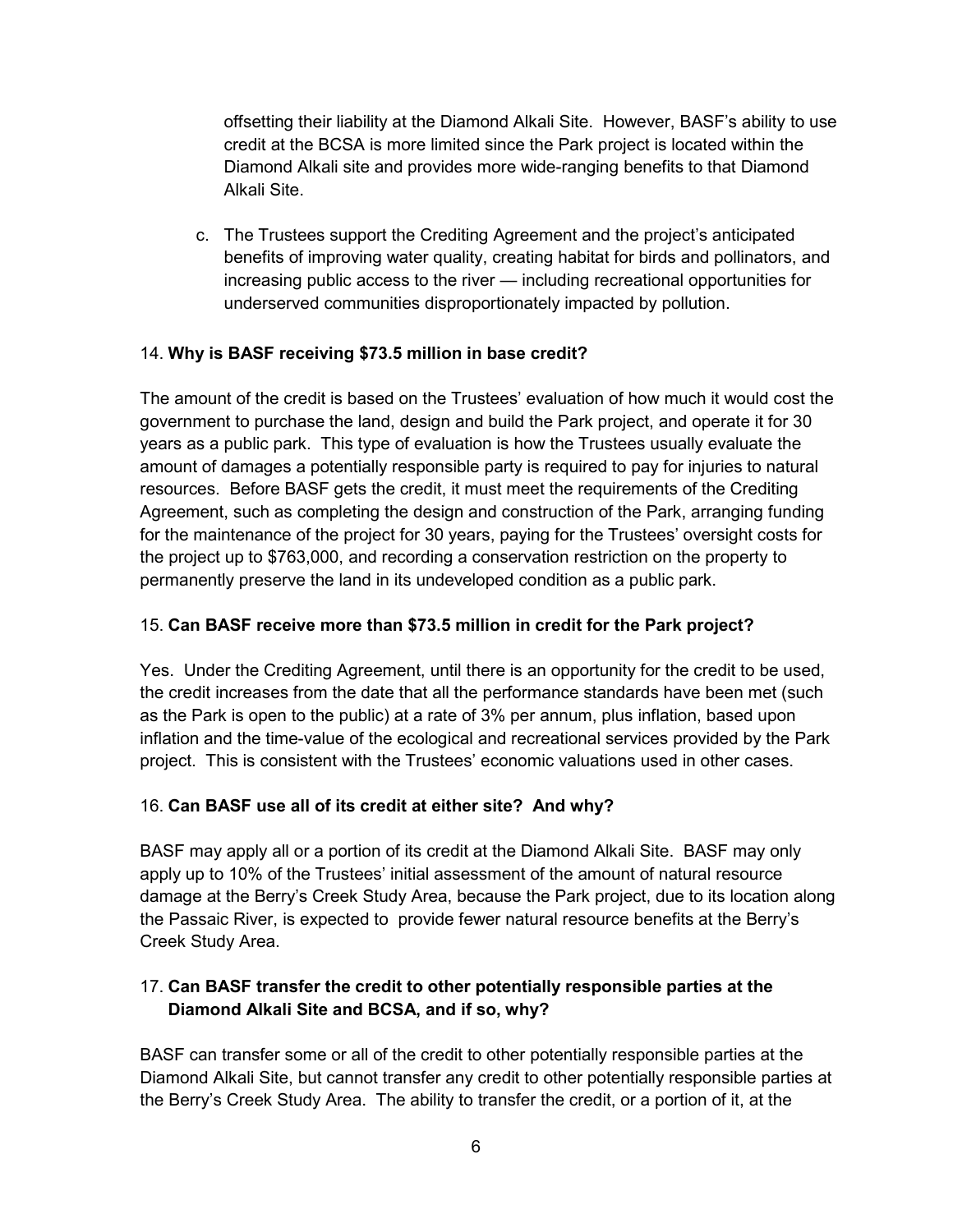Diamond Alkali Site is included in the Crediting Agreement to protect BASF from overpayment if it is determined that BASF paid more than its share of natural resource damage liability for this early restoration project. BASF cannot transfer its credit to other potentially responsible parties at the Berry's Creek Study Area because the Park project, due to its location along the Passaic River, is expected to provide fewer benefits at the Berry's Creek Study Area.

#### 18. **Why isn't BASF paying more? Or less?**

Under the proposed Crediting Agreement, BASF is only receiving a credit, not a release from liability. The amount of BASF's credit does not represent the final amount that BASF may have to pay for its responsibilities at the Diamond Alkali Site or BCSA. The final amount that BASF will pay to compensate for natural resource injuries at the Diamond Alkali Site and BCSA won't be set until a judge either makes a determination following a trial or approves a settlement. So BASF may wind up paying more in damages, if it is found that BASF has more responsibility for injuring natural resources than the credit can cover. However, it may also turn out that BASF has paid too much for injury to natural resources concerning the project, so the Agreement allows BASF to sell its credits to other potentially responsible parties at the Diamond Alkali Site. The actual amount of damages for which BASF may be responsible depends on how the case unfolds during future settlement discussions or litigation.

#### 19. **What happens if BASF doesn't finish the Park project?**

If BASF doesn't finish the project, or meet all the requirements of the Crediting Agreement, BASF will not be entitled to any credit, with one potential exception. If BASF finishes a portion of the project, the Trustees may determine that BASF has restored some natural resources. If so, the Trustees may decide to give BASF a partial credit. But they are not required to do so under the Agreement. It is also possible that BASF may not complete any portion of the project, because it is a voluntary project. If any portion of the Park project is not completed, the Trustees may consider completing the project, or a similar project, if the property is still available and if funds are obtained from any other settlement(s) or litigation.

### 20. **How will the Park project be maintained? And what happens if the project is destroyed after BASF gets its credit?**

BASF and the eventual owner of the Park project will work together to develop a Maintenance Plan that must be approved by the Trustees and which will ensure that the Park is properly maintained for at least 30 years. BASF will contribute \$1 million toward maintenance and will work with the eventual new owner of the Park project to ensure that adequate funding for maintenance is available to maintain the Park for 30 years. In addition, BASF will arrange for insurance to cover repair of the Park project in the event of natural disaster or similar significant event beyond BASF's control.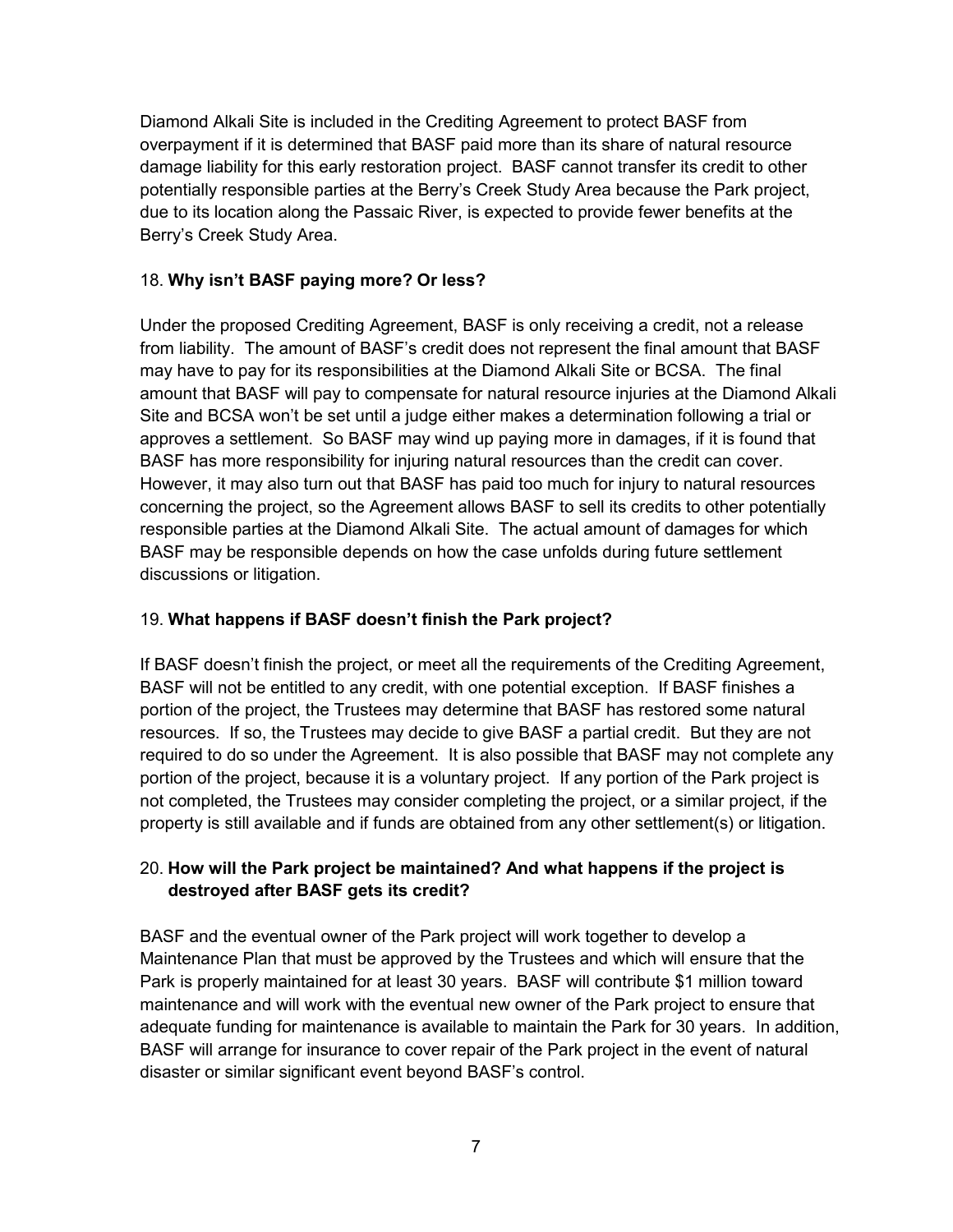# **21. What about other parties that are potentially responsible for contamination at the Diamond Alkali Site and BCSA?**

The proposed Crediting Agreement does not impact the potential liability of other potentially responsible parties at any site or area. Other parties can still be sued for injuries to natural resources at any site or area.

# **22. Why aren't the trustees and the US Department of Justice entering into this type of arrangement with other potentially responsible parties? Or for other locations?**

BASF was the first, and to date, only potentially responsible party, to come forward with a proposal to perform early restoration work in exchange for a credit against future liability at the Diamond Alkali Site and BCSA. No other similar projects or locations have been proposed at either Site or Area.

# **23. How is it that the public is not paying for this?**

The Superfund law empowers Trustees to collect damages for injuries to natural resources to compensate the public for losses caused by specific types of pollution – with the goal of restoring the injured resources. The costs associated with this project will be funded by a potentially responsibility party who will receive a credit that can later be used to offset those damages.

### 24. **Who will own the Park project?**

Right now, BASF owns the land on which the Park project will be built. BASF at some point intends to transfer the Park-land to the Borough of East Newark. Before the property is transferred, the Crediting Agreement requires BASF to place a deed restriction on the property to permanently preserve it as a natural resource park open to the public.

### 25. **Will the construction of the Park project interfere with EPA's clean-up of the Passaic River?**

No. EPA generally supports the project and, under the Agreement, BASF must coordinate its work with EPA, to ensure the work will not interfere with or impair the cleanup of the Passaic River. BASF is also obligated to comply with all federal, state and local regulations and permit requirements in designing and building the project.

### **INFORMATION ABOUT THE PARK**

### **26. What are the features of the proposed Park?**

The proposed Park project would convert a paved-over 5-acre private industrial space into a public park with a variety of options for human recreational use and wildlife habitat that are rare in dense urban areas. Generally the Park project would transition from an open layout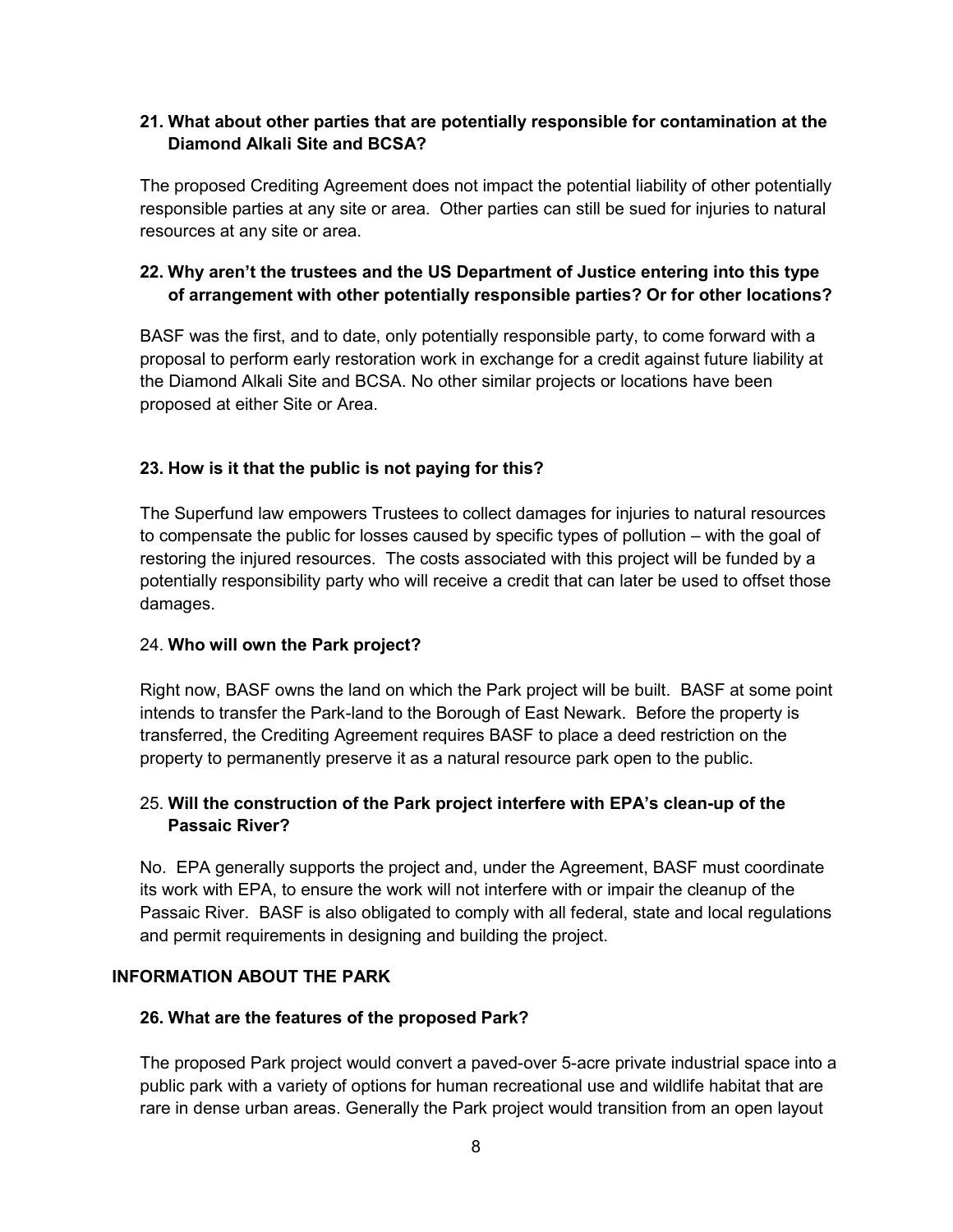with a recreation and open space design at the southern portion of the property, to a more forested natural space to the north. Natural features would include plans for meadow and wooded areas, pollinator gardens, native grasslands, and wetlands. Recreational options include pathways for the public, an elevated walkway over water along the Passaic River, as well as walkways and areas for picnicking or gathering, and a small amphitheater seating area within a natural setting. Plans also include provisions to ensure access by those with disabilities. Parking options are under consideration. Plans also include the option to allow for a kayak or hand-carried-boat launch in the future.

### **27. What are the anticipated project benefits?**

The ecological benefits to both the Diamond Alkali Site and Berry's Creek Study Area include the creation of habitat that incorporates natural landscaping components to provide habitat for pollinators and other species (*e.g.,* forest, pollinator gardens, native grasslands, and wetlands). These habitats offer nesting and resting opportunities for migratory birds and songbirds, as well as related species. Pollinator gardens offer habitat to bees and butterflies. Aquatic features (open-water, wetland, and riparian habitat) would provide additional habitat for local fish, fauna and plants that is currently lacking in the Passaic River area. The Park project also offers recreational benefits, as communities near the area where the proposed Park will be located currently have very limited access to greenspace and few options for walking or resting in a natural environment. For example, there are few opportunities to enjoy trees, birdwatching and picnicking – with access to the Passaic River. The proposed Park is expected to expand and enhance the recreational options for nearby citizens, while offering people views of the River.

### 28. **Why is this project considered part of environmental justice?**

The East Newark area is considered an overburdened and underserved community which has been impacted by past hazardous substance releases. Park plans include the arrangement for funding of park maintenance, ensuring that the benefits created by the Park project are maintained into the future. For more information, see: https://www.nj.gov/dep/ej/communities.html

### 29. **How will the project specifically benefit the Berry's Creek Study Area?**

The proposed Park project is expected to provide a variety of benefits to resources at or near both the Diamond Alkali Site and BCSA. The Park project is expected to provide important nesting, foraging, and resting habitat to migratory and song birds within the Berry's Creek watershed. The Berry's Creek watershed provides vital stopover or breeding habitat for a large percentage of the migratory bird species found in the eastern United States. Also, while the Diamond Alkali Site and Berry's Creek Study Area are in two different sub-watersheds, these waters meet and become part of the larger Newark Bay watershed. So, many environmental benefits are shared by the Diamond Alkali Site and BCSA. Finally, the Park project, once completed, would support public recreation within a short drive of the Berry's Creek Study Area.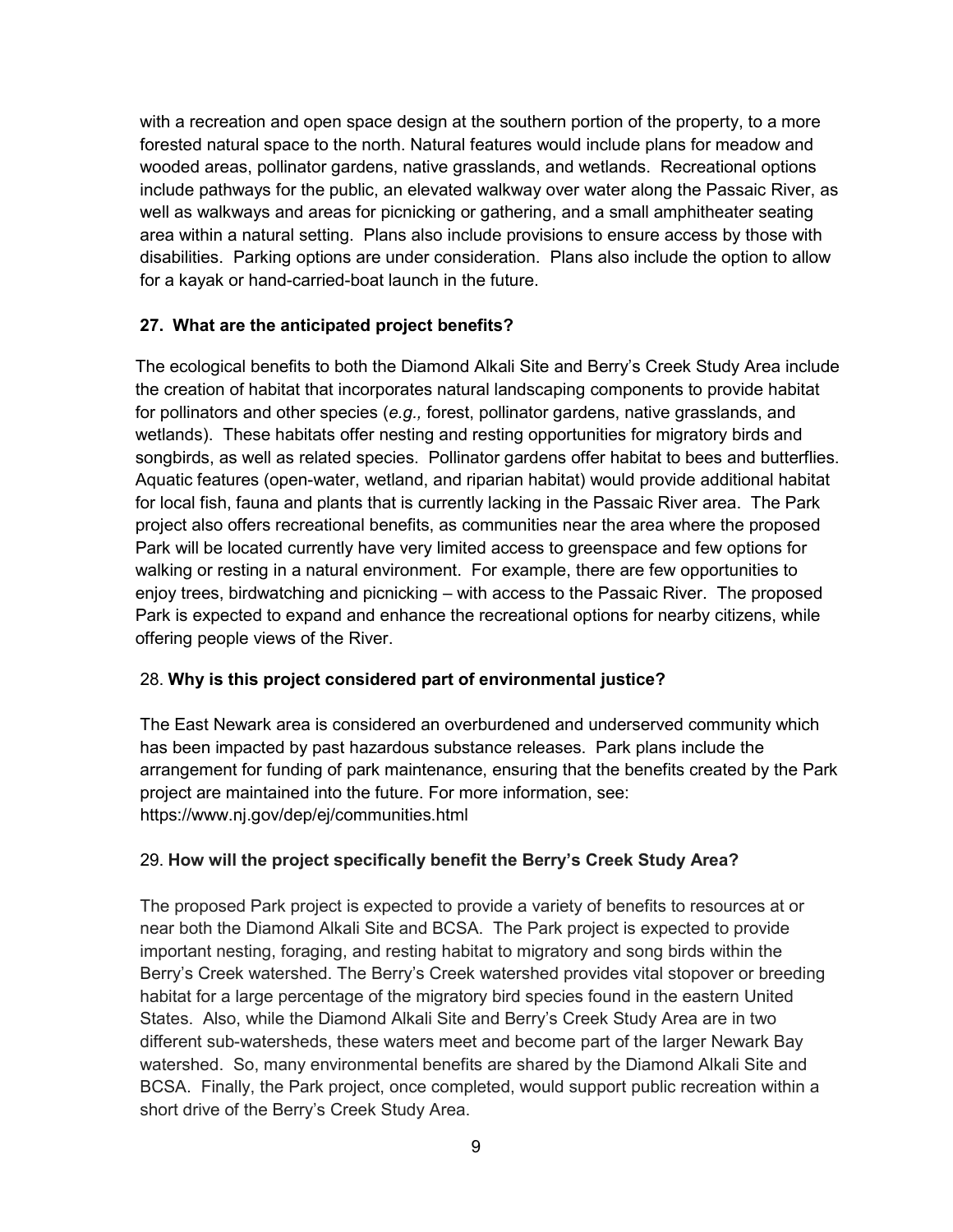#### **30. When will the Park be open to the public, and will there be entrance fees, etc.?**

If the Agreement is approved, it is anticipated that the project construction will begin immediately and take about two years to complete. At that point the Park would be open and available for public use. Park plans include the possibility of open areas where people can meet and walk along the river, and other amenities. There will be no entrance fees.

#### **INFORMATION ON OTHER RELATED ISSUES**

# **31. What is the status of the natural resource damage assessment at the Diamond Alkali Site and the Berry's Creek Study Area?**

The natural resource damage assessment process is ongoing at the Diamond Alkali Site and BCSA. Please see NOAA's websites for more information:

[https://darrp.noaa.gov/hazardous-waste/lower-passaic-river-and-greater-newark-bay;](https://darrp.noaa.gov/hazardous-waste/lower-passaic-river-and-greater-newark-bay)

<https://darrp.noaa.gov/hazardous-waste/berrys-creek-watershed>

# **32. Why is BASF a potentially responsible party for natural resource damages at the Diamond Alkali Site and BCSA?**

We are not making a determination as to BASF's potential liability at this time. It is publicly known that BASF, or its predecessors or affiliates, owned or operated at least four manufacturing locations at or near the Site and BCSA. Hazardous substances may have been released from these locations into the environment, potentially causing injury to natural resources. Therefore, BASF is considered to be a potentially responsible party at both the Diamond Alkali Site and BCSA. The following provides additional details regarding these four manufacturing locations. First, concerning the Diamond Alkali Site, we believe that BASF is the successor to United Cork operations at 50 Central Avenue, South Kearny, and that dyestuff and chemical manufacturing operations were conducted there from the mid-1960s through the mid-1990s. Second, at the Park project location along the Passaic River at One West Central Ave, East Newark, we believe that BASF Catalysts LLC is the successor to Engelhard Corporation, and that precious metals processing operations were conducted from the 1950s through 2009. Third and Fourth, concerning the Berry's Creek Study Area, we believe that BASF is the successor to certain specialty chemicals operations conducted at facilities located at 651 12th Street, Carlstadt (the "Henkel" site) and at 511 13<sup>th</sup> Street, Carlstadt (the "Arsynco" site).

There are numerous additional potentially responsible parties at both the Diamond Alkali Site and BCSA.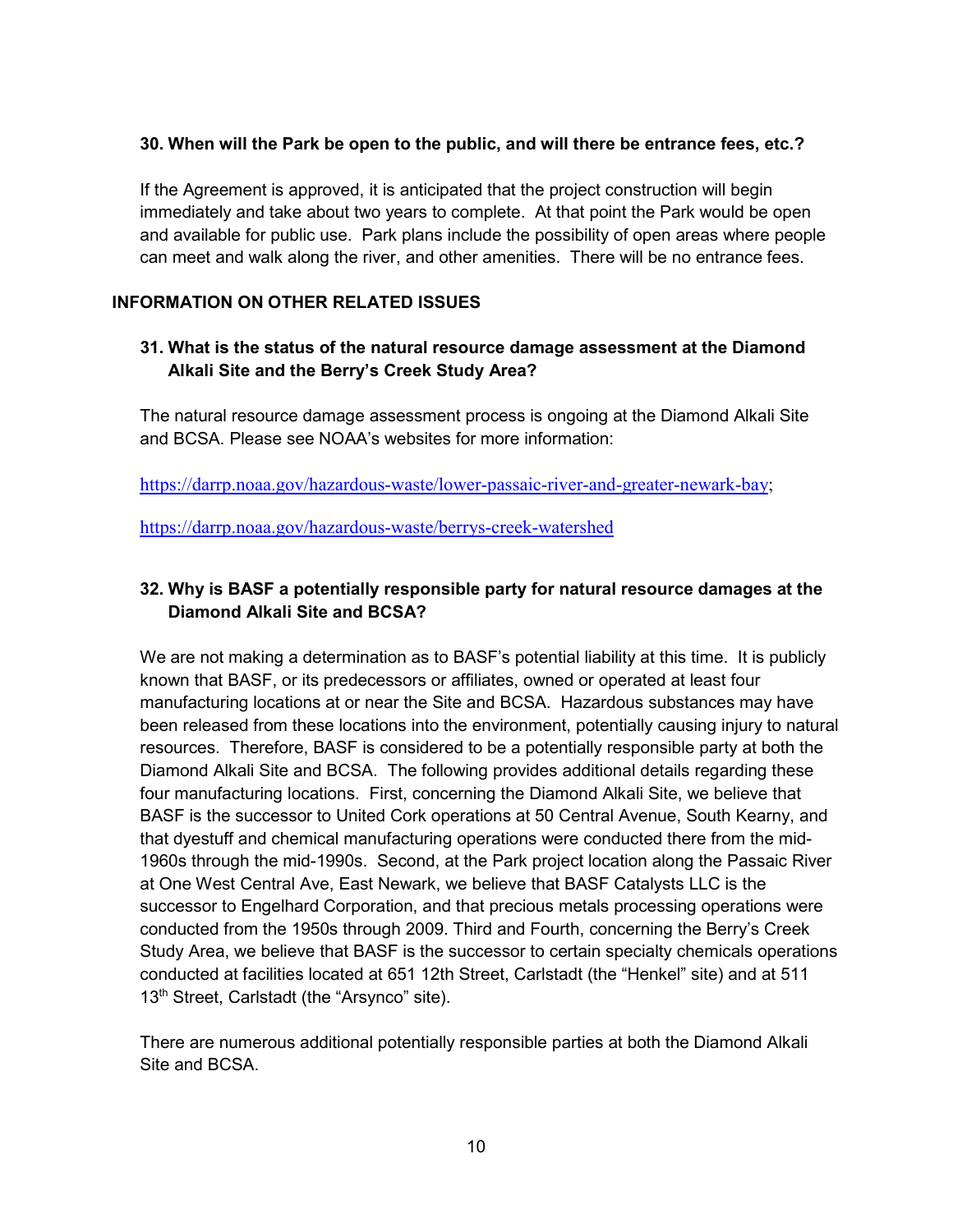# **LOOKING TO THE FUTURE OF THIS KIND OF AGREEMENT**

# 33. **Will this Agreement be a model for other settlements for natural resource damages?**

The Trustees and the US Department of Justice hope that this type of early restoration interim settlement approach will be a model for future settlements to partially resolve natural resource damage claims before litigation. There are many opportunities to start restoration work now rather than waiting for the filing of a lawsuit, which under the Superfund law could take years and increase the likelihood that potential restoration opportunities will no longer be available. This type of agreement provides the potentially responsible party with the benefit of performing the work now in exchange for credit it can use to offset liability.

### 34. **Why aren't we entering into more of these types of agreements?**

The Trustees and the US Department of Justice hope to enter into more of these types of agreements moving forward, and encourage potentially responsible parties to think of creative projects and opportunities to restore natural resources in the near term -- rather than waiting for a lawsuit.

### **INFORMATION ON PUBLIC COMMENT OPPORTUNITIES**

### **35. How can I get more information on the Park project and the proposed Crediting Agreement?**

There will be a virtual public meeting in mid-June and an in-person open house in East Newark, N.J, in late-June where members of the public will be able to ask questions about the Agreement and the project. During these meetings, the public will also be able to submit informal comments on the development and functions of the Park. Please visit <https://darrp.noaa.gov/EastNewarkRiverfrontPark> for updates on these events.

#### 36. **How can I provide comments on the proposed Agreement**?

The US Department of Justice is accepting comments from the public on the proposed Interim Settlement and Crediting Agreement through July 7, 2022. A copy of the Agreement and more information about the Park may be found a[t](https://darrp.noaa.gov/EastNewarkRiverfrontPark)

[https://darrp.noaa.gov/EastNewarkRiverfrontPark.](https://darrp.noaa.gov/EastNewarkRiverfrontPark) The Department of Justice and the Trustees will review and consider any written comments submitted on the Agreement. After reviewing and considering the written comments, the Department of Justice and the Trustees will determine if the proposed Agreement is in the public interest. If the United